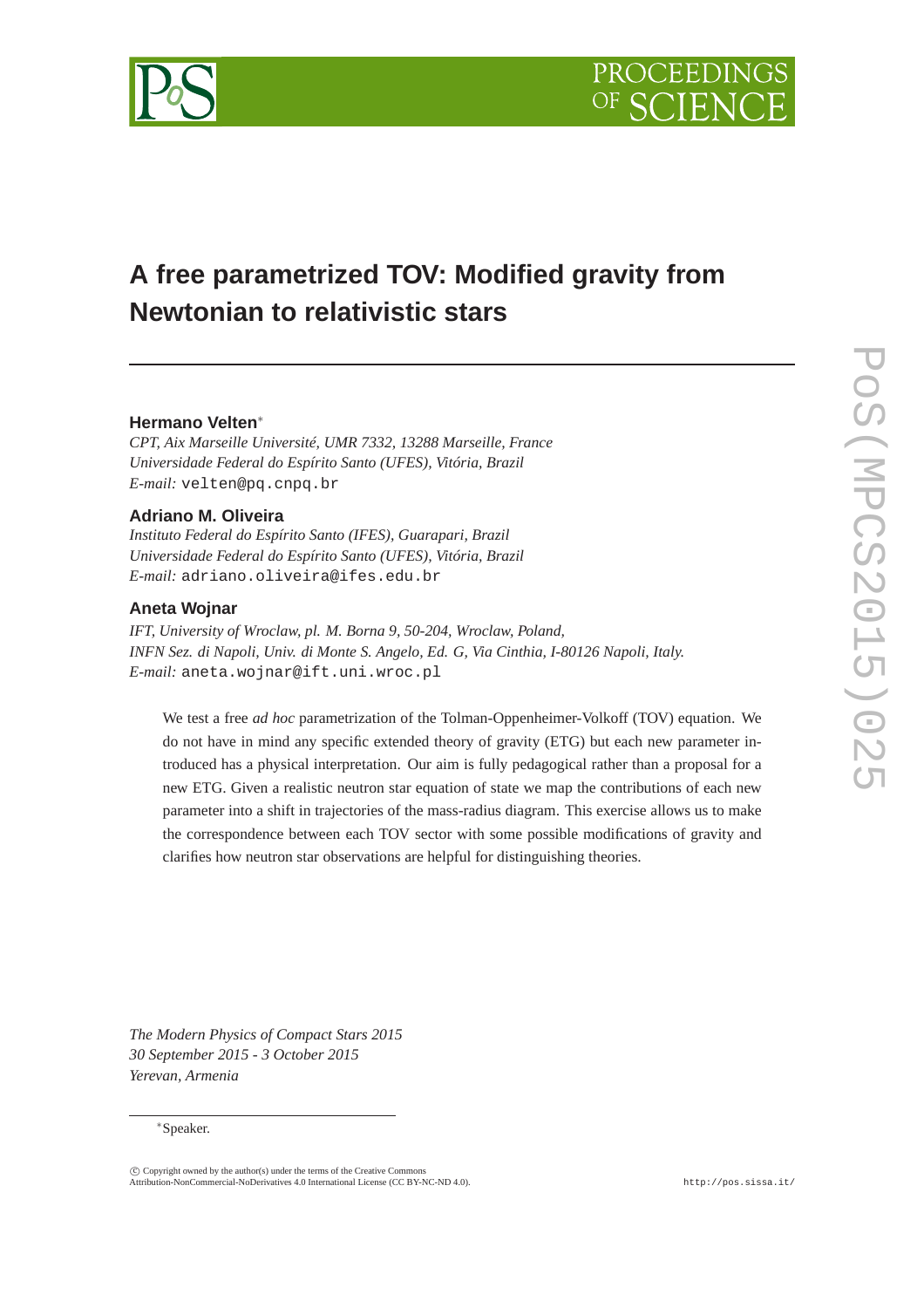# **1. Introduction**

One of the main challenges in modern astrophysics concerns the equation of state (EoS) of neutron stars (NSs). Recent observations point out to  $M \sim 2M_{\odot}$  [1, 2] objects preferring therefore *stiff* nuclear EoS. However, it is worth noting that this latter conclusion is valid only in the general relativity (GR) domain.

Another important property of NSs is the stellar radius *R*. The mass-radius  $(M - R)$  diagram has become a comprehensive tool for matching theoretical predictions to observations. Modifications of GR can produce shifts in the trajectories along the *M* − *R* diagram but sometimes higher masses are achieved at the price of having undesirable larger radii configurations. The current radius determination is not so precise as in the mass case but future satellites will place very precise constraints on both *M* and *R* for the same object. As specific examples one can cite The Neutron star Interior Composition Explorer (NICER) mission and the SKA radio project.

Although GR is a very well tested theory and its predictions have been confirmed with solar system and binary pulsars observations the cosmological arena still challenges it. Actually, by adopting GR we are left with the strong indication that  $\sim$  95% of the energy budget of the universe is unknown. According to the most recent observations, this fraction is divided into the probably fraction of  $\sim$  25% for dark matter and  $\sim$  70% for dark energy.

One possible solution relies in modifying GR on large (cosmological) scales. By replacing either dark matter or the dark energy component by some extended theory of gravity (ETG) the already confirmed predictions of GR should be reconquered. This happens usually via the inclusion of screening mechanisms around an astrophysical environment where the ETG predictions suffer a metamorphopsia back to the GR ones. If this is actually the case, it is therefore expected that the NS interior and its habitat remains described by GR. However, the use of NSs for constraining ETGs has become a fruitful route of investigation. See [3] for a few recent works on this topic.

The first usual procedure is to compute the analogue of the Tolman-Oppenheimer-Volkoff (TOV) equation [4, 5]—the GR structure for static and spherical objects—for your favorite ETG. In general, departures from the standard TOV equation are non-trivial. However, it can be useful to understand how masses and radii of NSs are shifted in the *M* − *R* plane according to specific changes in the TOV structure. In this sense, a recent and interesting work [6] proposed a "Post-TOV" formalism based on the parametrized post-Newtonian theory in which non-GR effects can be separately studied in relativistic stars. We also point out the analysis done in Ref. [7] in which the specific pressure contribution to the active gravitational mass in NSs is studied in detail.

Our aim in this contribution is to propose a free parametrization for the TOV equation. The curious reader can go directly to Eqs. (3.1) and (3.2). In some sense, this is an extension of [7]. Our approach should be seen as a pedagogical guide to understand the role played by different physical contributions to the TOV equation rather than new a ETG.

In the next section we review a quick derivation of the TOV equation. Section 3 presents our free parametrization for stellar equilibrium equations. We will adopt one realistic EoS for the NS interior and show in section 4 results on the *M* −*R* plane when varying such new parameters. In the final section we discuss in more detail the role played by each parameter. We use  $c = \hbar = 1$  units.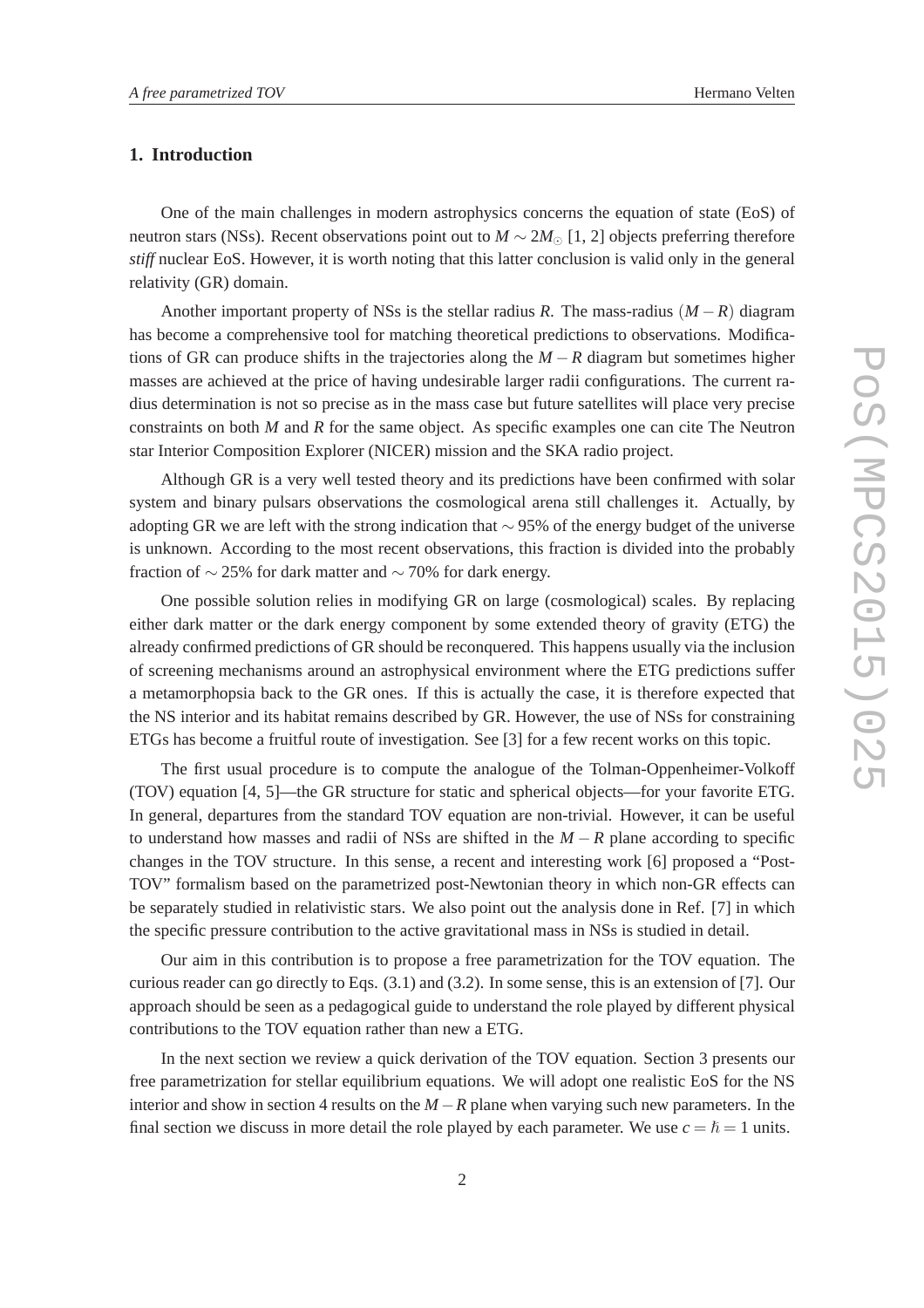#### **2. The Tolman-Oppenheimer-Volkoff equation**

In this section we review the derivation of the TOV equation which can be found in most textbooks about GR or relativistic astrophysics.

The first and simplest step in studying stellar objects is to consider that matter is spherically symmetric distributed in a static geometry i.e., time reversal about any origin of time,

$$
ds^{2} = -B(r)dt^{2} + A(r)dr^{2} + r^{2}(d\theta^{2} + \sin^{2}\theta d\phi^{2})
$$
 (2.1)

where hereafter  $B(r) \equiv B$ ;  $A(r) \equiv A$ . General relativity is based on Einstein's equations

$$
R_{\mu\nu} - \frac{1}{2}g_{\mu\nu}R = 8\pi GT_{\mu\nu} \quad , \tag{2.2}
$$

where  $R_{\mu\nu}$  is the Ricci tensor and *R* is the curvature scalar (trace of tensor  $R_{\mu\nu}$ ). The matter content, in this case, the internal description of the star, is encapsulated in the energy-momentum tensor

$$
T_{\mu\nu} = (\rho + p)u_{\mu}u_{\nu} + pg_{\mu\nu} \quad , \tag{2.3}
$$

where respectively  $\rho$  and  $p$  are the density and pressure of the fluid which depend on the radial coordinate only. Also,  $u_{\mu}$  is the 4-velocity (with  $u_{\mu}u^{\mu} = -1$ ). Noticed that the fluid is at rest, then  $u_r = u_\theta = u_\phi = 0$  and  $u_t = -(-g^{tt})^{-1/2} = -\sqrt{B}$ .

In order to derive the TOV equation we need to consider the conservation  $T^{\mu\nu}_{;\nu} = 0$ , which is concomitant with Bianchi's identities. This reads

$$
\frac{1}{B}\frac{dB}{dr} = -\frac{2}{\rho + p}\frac{dp}{dr} \quad . \tag{2.4}
$$

The information from the components  $G_t$ ,  $G_{rr}$  and  $G_{\theta\theta}$  provides the equation

$$
\frac{d}{dr}\left(\frac{r}{A}\right) = 1 - 8\pi G\rho r^2 \quad . \tag{2.5}
$$

Its solution, demanding that  $A(0)$  is finite, is

$$
M(r) \equiv \int_0^r 4\pi r'^2 \rho(r') dr' \quad . \tag{2.6}
$$

This solution is similar to the Newtonian equation and therefore one calls  $M(r)$  the mass function for a given radius *r*. Adopting this association with the classical framework, the gravitational mass inside the star will be calculated using  $M = M(R)$  where *R* is the finite stellar radius.

It is also possible to combine all these equations to write down the TOV equation [4, 5].

$$
\frac{dp}{dr} = -\frac{GM(r)\rho}{r^2} \frac{\left(1 + \frac{p}{\rho}\right)\left(1 + \frac{4\pi r^3 p}{M(r)}\right)}{1 - \frac{2GM(r)}{r}} \quad . \tag{2.7}
$$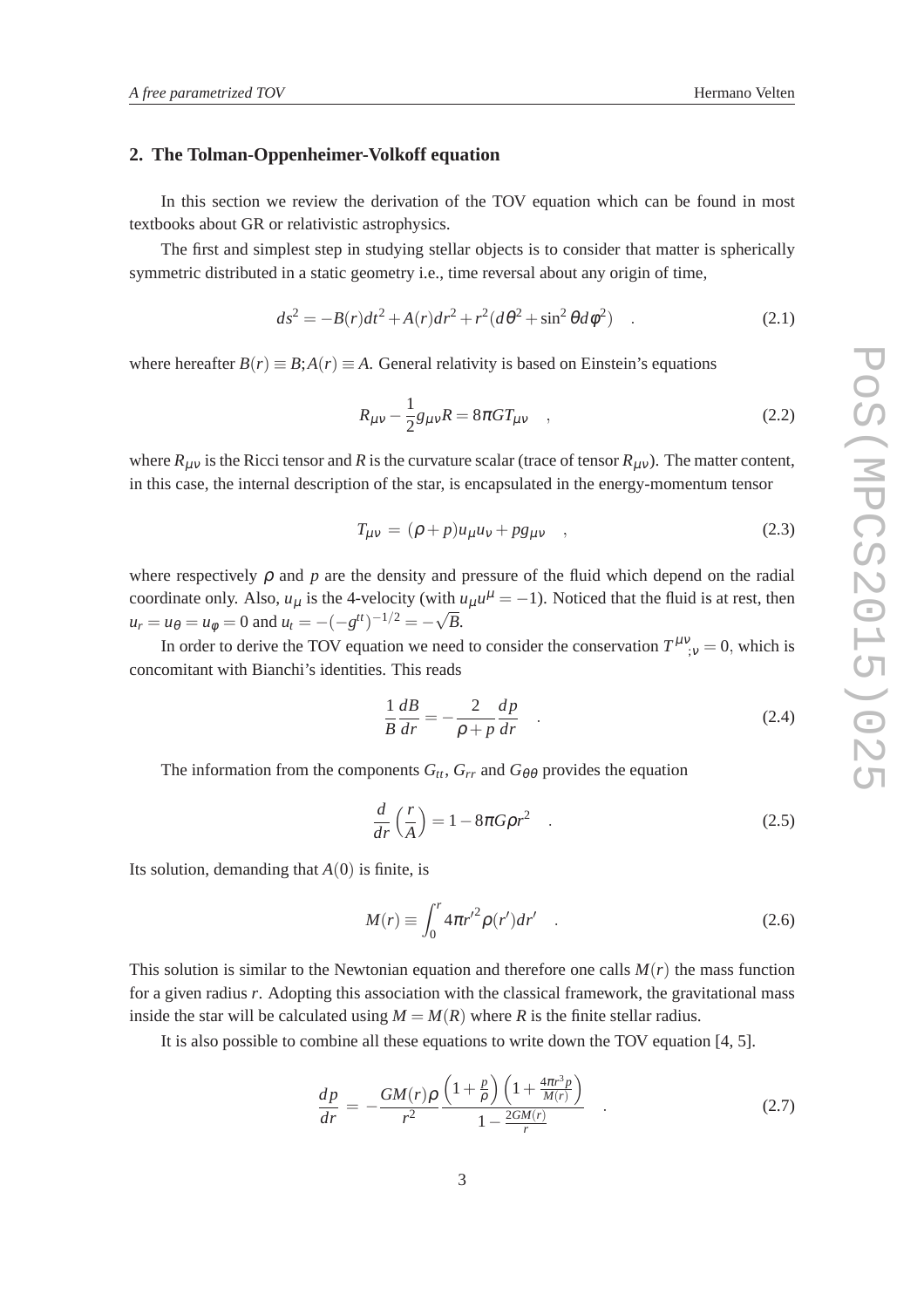### **3. Parametrized TOV**

The TOV equation (2.7) represents the full general relativistic equilibrium configuration for stars. The compactness  $\eta = 2GM/R$  of a star measures the relevance of GR effects. The Newtonian description is reasonable for low compactness  $\eta \ll 1$  stars. For instance, in white dwarfs  $\eta_{WD} \sim$ 10<sup>-6</sup> whereas in main sequence stars  $η<sub>MS</sub> ~ 10<sup>-4</sup>$ . Typical NS compactness values are in the range  $0.2 \le \eta_{NS} \le 0.4$ . In general, relativistic effects can be captured by pressure or curvature contributions. Having in mind that typical predictions of ETG replace the gravitational coupling by an effective quantity we then propose for the equilibrium equation the following parametrization

$$
\frac{dp}{dr} = -\frac{G(1+\alpha)\mathcal{M}(r)\rho}{r^2} \frac{\left(1+\frac{\beta p}{\rho}\right)\left(1+\frac{\chi 4\pi r^3 p}{\mathcal{M}(r)}\right)}{1-\frac{\gamma 2G\mathcal{M}(r)}{r}}\quad .
$$
\n(3.1)

We also generalize the mass function  $\mathcal{M}(r)$  in (3.1) by writing

$$
\frac{d\mathcal{M}(r)}{dr} = 4\pi r^2 (\rho + \sigma p) \quad . \tag{3.2}
$$

Note that this is an effective mass which is used in the integration of (3.1). For  $\sigma \neq 0$  this definition is different from the conventional mass as calculated in (2.6). However, the actual gravitational mass remains being  $M \equiv M(R)$ . Since this definition can also be written in terms of the metric components (as usually defined via  $A(r) = e^{\lambda}$ ) there exists an alternative visualization for that

> $\mathcal{M}(r) = r(1 - e^{-\lambda(r)})$  $(3.3)$

Now, there are 5 new parameters, namely  $\alpha$ ,  $\beta$ ,  $\gamma$ ,  $\chi$  and  $\sigma$ .

- $\alpha$  parametrizes the effective gravitational coupling, i.e.,  $G_{eff} = G(1 + \alpha)$ . In particular, in *f*(*R*) theories one has  $\alpha = 1/3$  [8]. In GR  $\alpha = 0$ .
- $\beta$  couples to the inertial pressure. The term  $(\rho + p)$  appears from the hydrostatic equilibrium  $T^{\mu\nu}_{;\nu=r}=0$ , where *r* is the radial coordinate. In GR  $\beta=1$ .
- $\bullet$   $\gamma$  is an intrinsic curvature contribution which is absent in the Newtonian physics, i.e., in the classical case  $\gamma = 0$ . In GR  $\gamma = 1$ .
- $\chi$  measures the active gravitational effects of pressure which is a remarkable feature of GR. Its effect has already investigated in Ref. [7]. In GR  $\chi = 1$ .
- $\bullet$   $\sigma$  changes the way the mass function is computed taking into account possible gravitational effects of pressure. In GR  $\sigma = 0$ .

The strategy which will be adopted hereafter is to assume one realistic EoS and then vary such parameters. This somehow follows the reasoning discussed in Ref. [9]. In this reference, it is argued that theoretical EoS used for NSs are only an order of magnitude larger than typical values in nucleon scattering experiments. On the other hand, curvature effects within NSs are many orders of magnitude above the domain where GR is confined. Therefore, it is safer to claim we have a better knowledgment about the NS EoS than the gravitational theory inside these objects.

Some particular configurations of these parameters have the following interpretation: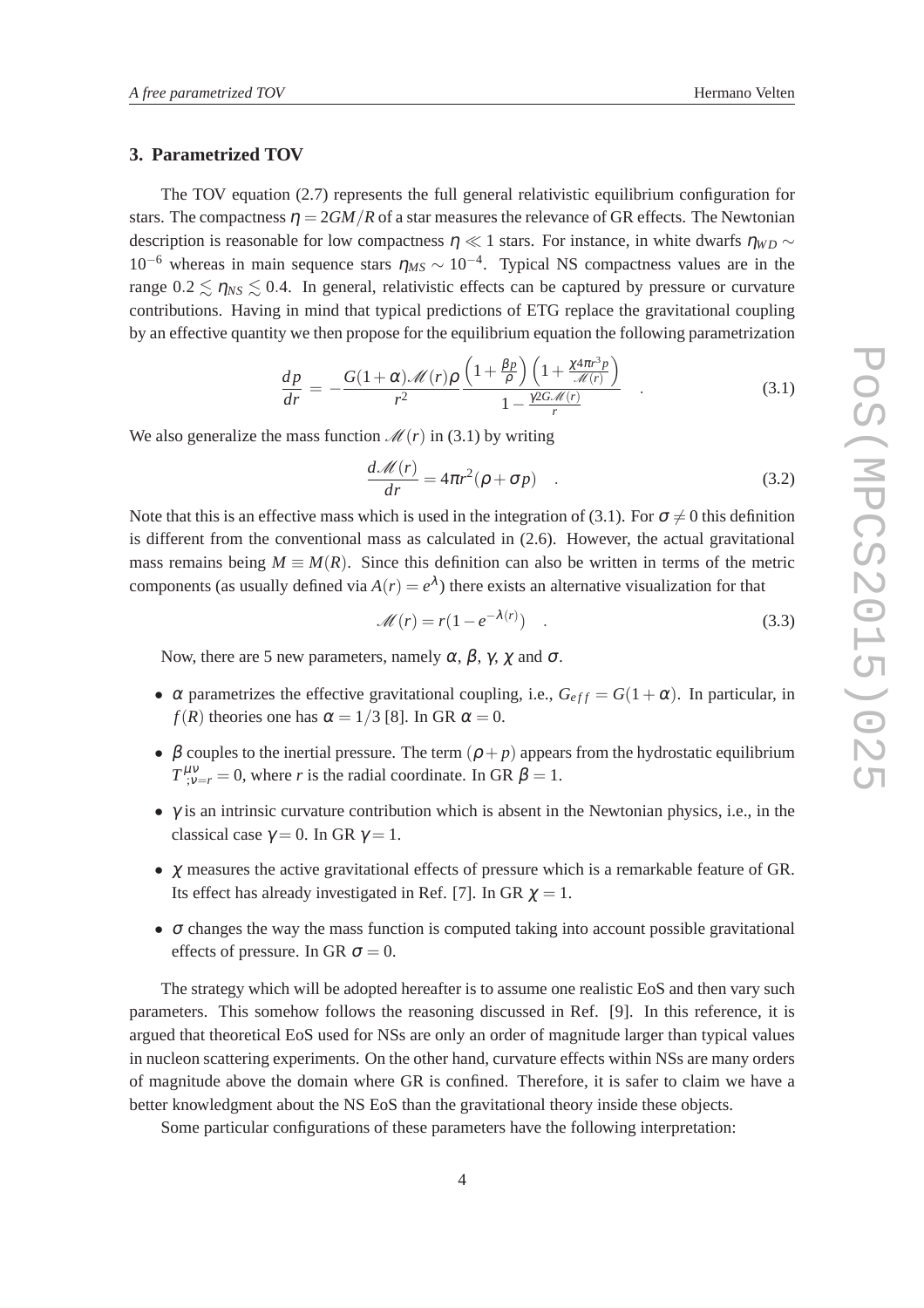- 
- $\alpha = \beta = \gamma = \chi = \sigma = 0$ : This corresponds to the Newtonian hydrostatic equilibrium which gives rise to the Lane-Endem equation.
- $\alpha = 0$ ;  $\beta = 1$ ;  $\gamma = \gamma = 0$ ;  $\sigma = 3$ : The neo-Newtonian hydrodynamic—a proposal which tries to include relativistic inspired pressure effects at Newtonian level—has been applied to the stellar equilibrium problem in Ref. [10]. Contrary to the Newtonian case, the neo-Newtonian case leads to the existence of maximum masses for NS as well as the GR prediction. However, the maximum masses found in the neo-Newtonian formalism are slightly higher than the GR ones.
- $\alpha \neq 0$ ;  $\beta = 0$ ;  $\gamma = \gamma = \sigma = 0$ : This would consist in the simplest manifestation of modified gravity in Newtonian stars. In general, some  $f(R)$  theories gives rise to the modification  $\alpha = 1/3$  together with  $\sigma \neq 0$ .
- $\alpha = \beta = \gamma = 0; \gamma \neq 0; \sigma = 0$ : Configuration tested in [7]. The parameter  $\gamma$  would be related to the generation on gravitational field by pressure which is absent in the classical context.

In (3.2) we have assumed a quite simple modification of the standard GR mass equation which disappears when  $p = p(R) = 0$ , where *R* is the star's radius. In general, instead of  $\sigma p$  one deals with a much complicated function that may depend even on higher derivatives of pressure. That dependence is visible if one considers the modified Einstein's equations as

$$
G_{\mu\nu} = T_{\mu\nu}^{\text{eff}} \quad , \quad T_{\mu\nu}^{\text{eff}} = \bar{\sigma} T_{\mu\nu}^{\text{mat}} + W_{\mu\nu} \quad , \tag{3.4}
$$

where  $T_{\mu\nu}^{\text{mat}}$  is the standard perfect fluid energy-momentum tensor,  $\bar{\sigma}$  is a coupling indicating one of the ETG's and  $W_{\mu\nu}$  originates from geometric corrections. Following that approach one gets that the hydrostatic equilibrium equations differs from (2.4) (see for example [11]). The TOV equations arising from such equations have much more complicated forms. Some of such TOV-like equations can be written as a parametrized TOV equations considered in that work but there is still room for a more detailed discussion in this direction (in progress). Here, we would like to stress how small modifications of GR stellar equations affect the  $M - R$  diagram. It is important to point out difficulties appearing in integrating the mass function coming from the new possible modifications. The mass of the NS is calculated as  $M = \int_0^R 4\pi r^2 \rho(r) dr$  independent of the functional form involved for the effective mass  $\mathcal M$  in these equations. In GR we have always  $\sigma = 0$  and therefore there is no difference between the effective mass and the physical meaningful gravitational mass *M*. Moreover, there immediately gives rise a question on the stability of the considered system (see *Theorem 2* in page 306 of Ref. [12]) which should be also investigated in the terms of ETG's. Here, as in GR, we have adopted the condition  $dM/d\rho_c > 0$  for determining the maximum mass. However, the stability problem for static equilibrium configurations—stars—in ETG is still an open problem in the field. To close the system of equations an EoS of the type

$$
p \equiv p(\rho) \quad , \tag{3.5}
$$

should be specified. Equilibirum configurations are found by numerically solving the coupled system (3.1), (3.2) and (3.5) with the condition on the central pressure  $p(0) = p_0$  (corresponding to a central density  $\rho_0$ ) and demanding tha  $p(R) = \rho(R) = 0$ .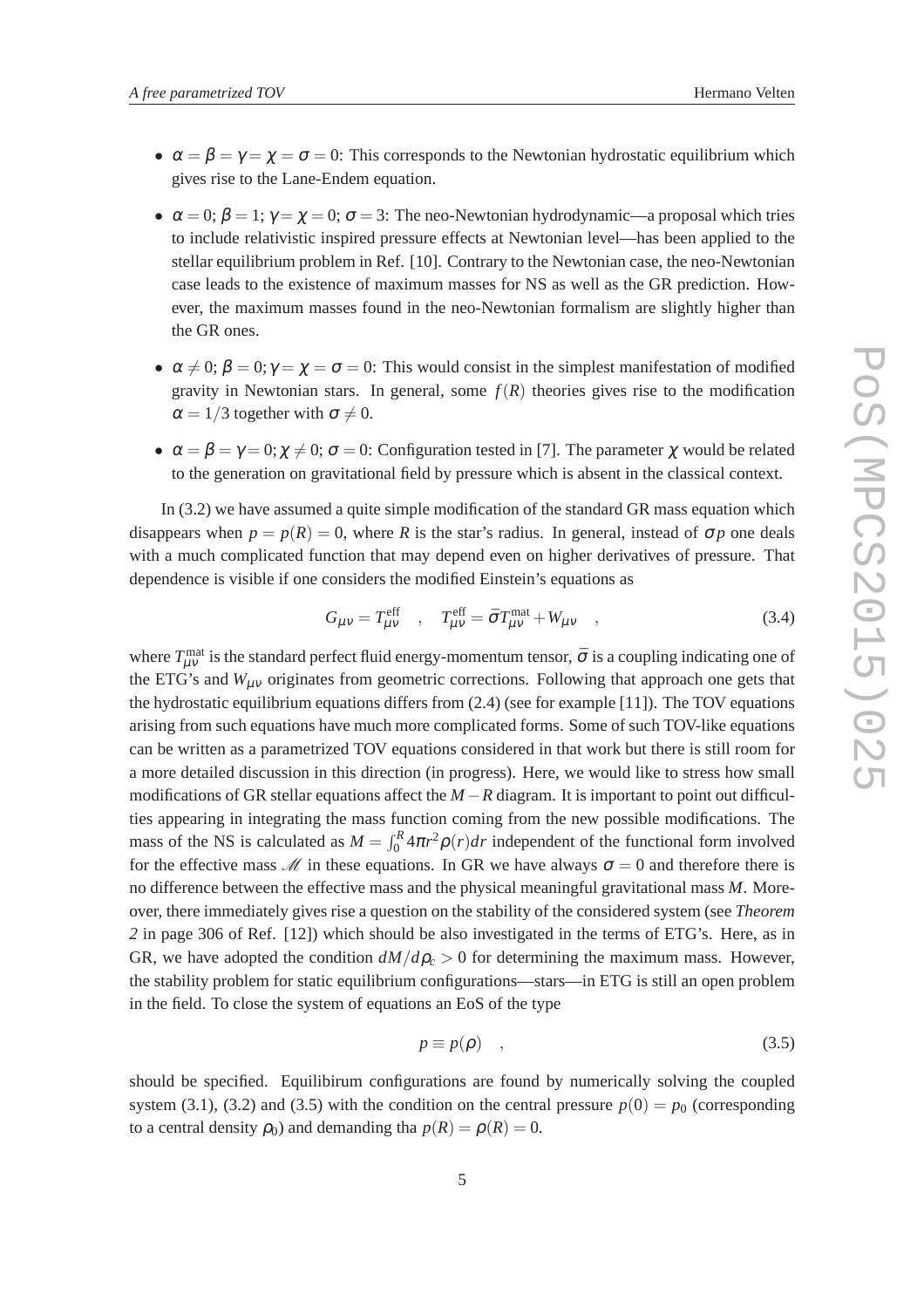#### **4. Numerical results on the Mass-Radius diagram**

In order to numerically solve the set of equations  $(3.1)$ ,  $(3.2)$  and  $(3.5)$  we determine the EoS of the stellar interior. The usual technique converts  $dp/dr$  into  $dp/d\rho d\rho/dr$  in (3.5) in such way that the central density  $(\rho(r=0) = \rho_0)$  becomes a free parameter. A given  $\rho_0$  value determines one single point in the  $M - R$  diagram. By varying  $\rho_0$  some orders of magnitude around the nuclear saturation density one obtains a curve in this plane  $M - R$ .

Among a vast number of possible EoS found in the literature the BSk family provide an unified description of the stellar interior treating in a consistent way transitions between outer and inner crust (and core). The BSk structure has 23 free coefficients which have to be fitted numerically. Each BSk equation of state correspond to one specific numerical fit. For example, the unified BSk19, BSk20, and BSk21 EoSs approximate, respectively, the EoSs FPS [13, 14] (soft), APR [15] (moderate), and V18 [16] (stiff)—see also [17] for discussion and references.

Predictions for the maximum masses in BSk models slightly differ. BSk19 EoS does not allow masses larger than 2 $M_{\odot}$ . Then, observations of very massive neutron stars with radius ~ 13 Km would favor the BSk20 and BSk21 fits. An up to date compilation of observed neutron stars can be found in [2]. We use in this contribution the BSk20 only. Our strategy is to fix the GR configuration and let one or two parameters change simultaneously. This will be shown in Fig. 1. In each panel of this figure the solid black line represents the GR configuration.

## **5. Discussion**

In this contribution we have proposed a free " *ad-hoc*" parametrization of the relativistic equation for equilibrium. Our aim is fully pedagogical rather than a proposal for a new extended theory for gravity. By keeping the BSk20 EoS for the neutron star interior— which is realistic in the sense that equilibrium configurations achieve  $2M_{\odot}$  using GR—we seek the impact of the new parameters  $\alpha, \beta, \gamma, \gamma$  and  $\sigma$ . They can be visualized in Eq. (3.1).

It is worth noting that our approach does not cover all possible alternative theories to GR. For example,  $F(R)$  and scalar-tensor theories are potential cases in which our approach applies. In fact, only modifications which give rise to TOV-like equations are parametrized here. A similar structure to the original TOV equation should be preserved. Alternatively, our approach could be interpreted as the case of a pure GR (Einstein-Hilbert) gravitational action plus some effective energy-momentum tensor. However, we remark that as argued in [9], one is much closer to understand the actual nuclear equation of state properties rather than the actual gravitational field at very high curvature environments.

The simplest expected manifestation of modified gravity theories occurs via a redefinition of the effective gravitational coupling  $G_{eff} \rightarrow G(1+\alpha)$ . The effects of  $\alpha$  on the *M* − *R* plane are seen in the panels belonging to row *A* (see the caption of Fig. 1). The larger the  $\alpha$  value, the smaller the typical radius of the equilibrium configurations. The maximum mass is also reduced.

The parameter  $\beta$  is clearly related to the maximum mass. The larger the inertial effects of pressure  $(\beta)$ , the smaller the maximum mass.

Concerning the parameter  $\chi$  we confirmed the findings of [7], i.e., the pressure self-gravity contributes to reducing the maximum allowed NS with almost no impact on the radius of the star.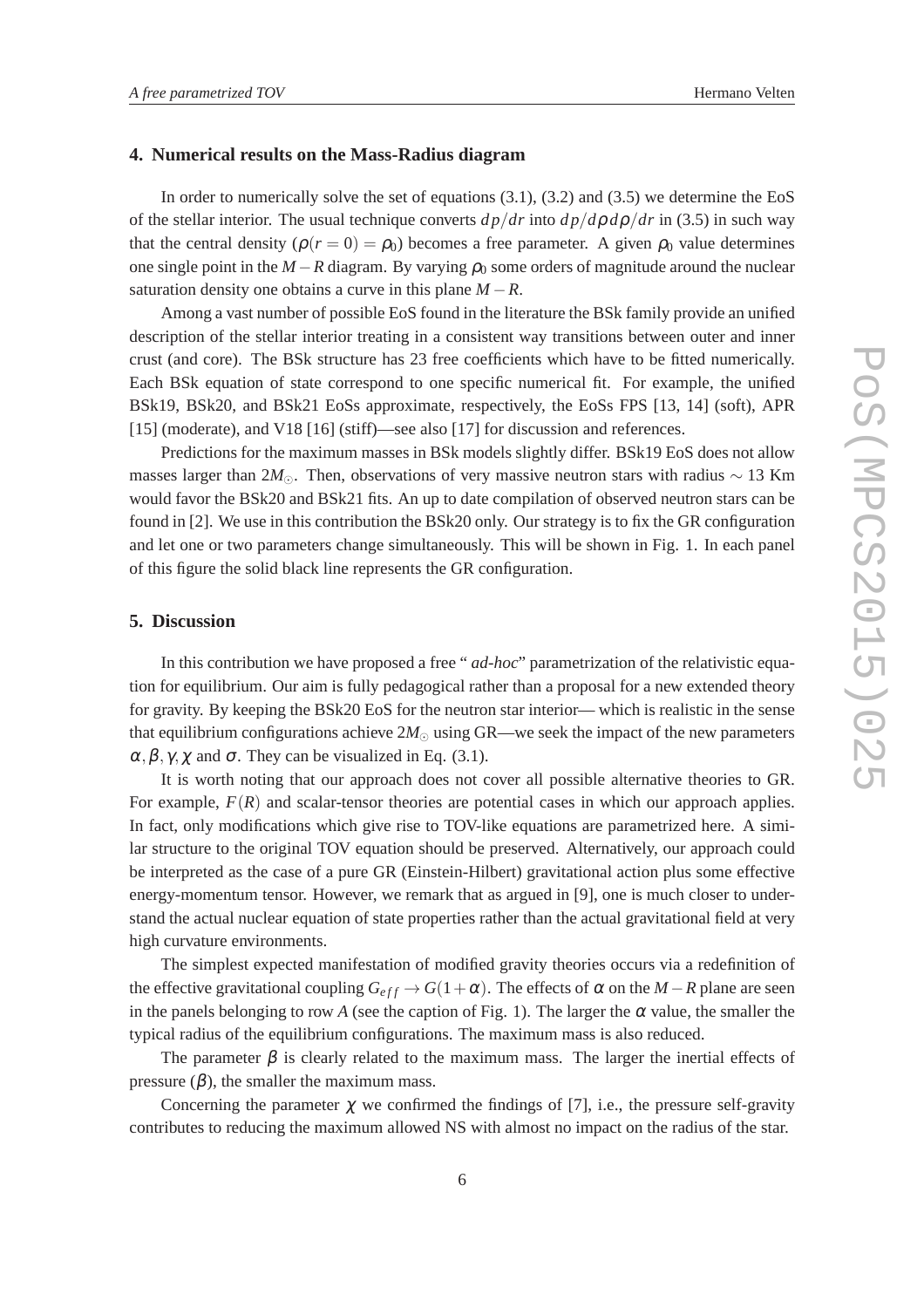

**Figure 1:** Mass-radius diagram for various choices of the parameters  $\alpha$ ;  $\beta$ ;  $\gamma$ ;  $\gamma$ ;  $\sigma$ . In order to mention a specific panel in the text we will introduce the following notation: The panel in the first row (A) and in the first column (I), top-left, is called AI. It this panel the effects of varying  $\alpha$  and  $\beta$  can be seen while the other parameters are fixed to the GR configuration ( $\gamma = 1$ ;  $\gamma = 1$ ;  $\sigma = 0$ ). The same strategy is adopted in the remaining panels. In each panel the standard GR configuration is denoted by the solid-black line. The mass is calculated via  $M = \int_0^R 4\pi r^2 \rho dr$  even if  $\sigma \neq 0$  was adopted when numerically solving the system of equations i.e., we always plot the gravitational mass  $M$  rather than the effective mass  $M$ . Effects of varying <sup>σ</sup> can be seen in panels *AIV*,*BIII*,*CII* and *DI*.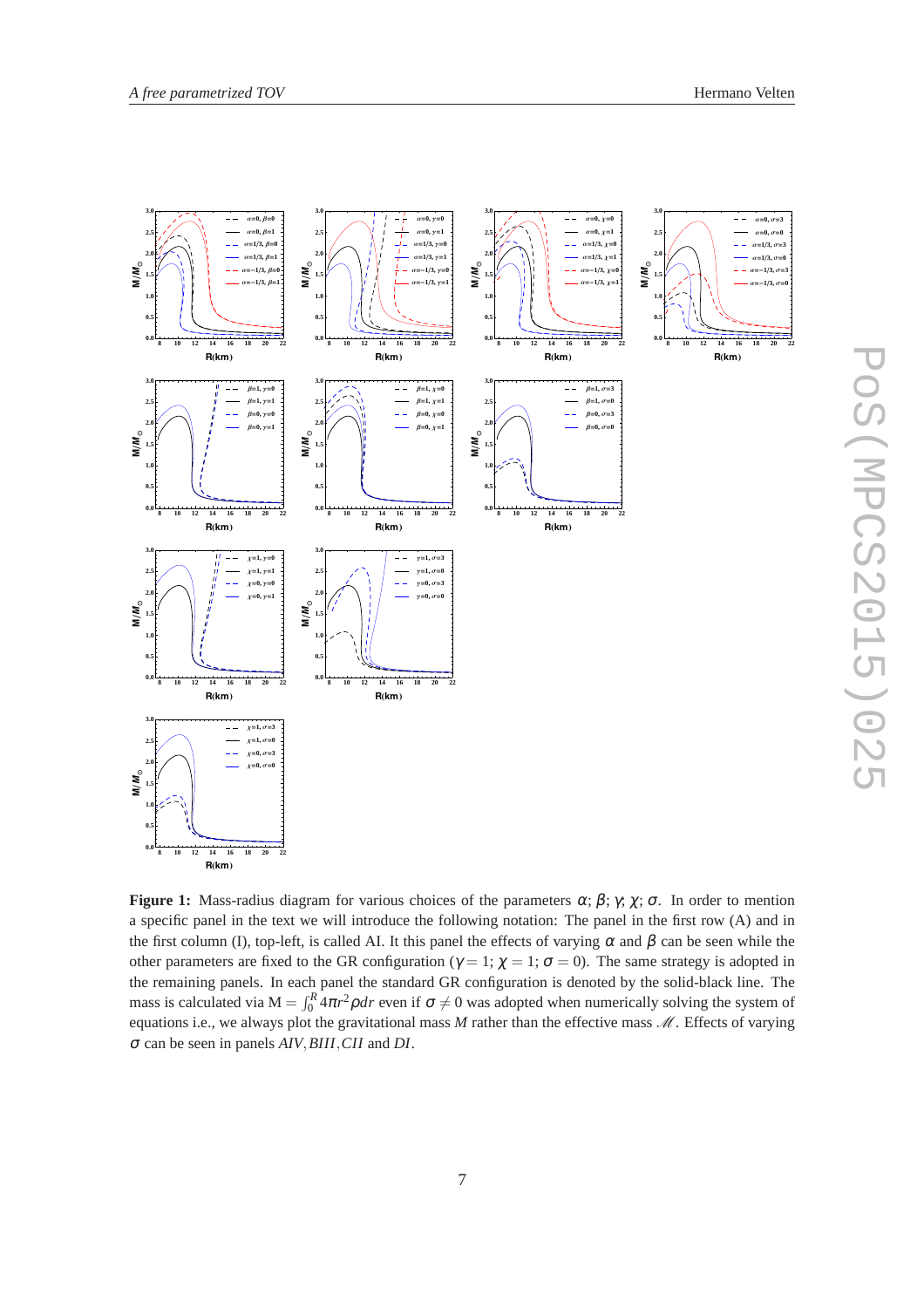The impact of parameter γ is relevant to panels *AIII*,*BI* and *CI*. In the Newtonian hydrostatic equilibrium  $\gamma = 0$ . However, by re-performing the Newtonian classical case with a modified Newtonian potential of the type  $V(r) = -\frac{GM}{r-A}$  $\frac{GM}{r-A}$ , where *A* is a constant, it is possible to obtain a similar contribution with a singularity in the denominator of the TOV equation like the  $\gamma = 1$  case. The existence of a maximum mass (absent in the Newtonian case) is a pure relativistic prediction. But it is worth noting that the curves with  $\gamma = 0$  produce indeed a maximum mass, but with a very large value which can not be seen in these plots.

**Acknowledgements:** This contribution was supported by A\*MIDEX project (n ANR-11- IDEX-0001-02) funded by the "Investissements d'avenir" French Government program, managed by the French National Research Agency (ANR). HV and AO also thank CNPq and FAPES. AW acknowledges support from INFN Sez. di Napoli (Iniziative Specifiche TEONGRAV). Moreover, HV and AW would like to thank the Organizers for warm hospitality during the conference. We also thank David Edwin Alvarez Castillo for a critical reading of the manuscript.

## **References**

- [1] D. Nice et al. *A 2.1 solar mass pulsar measured by relativistic orbital decay* ApJ **634** (2005) 1242.
- [2] http://www.stellarcollapse.org/nsmasses
- [3] A. V. Astashenok, S. Capozziello and S. D. Odintsov, *Further stable neutron star models from f(R) gravity* JCAP (2013) **12**, 40; A. M. Oliveira, H. E. S. Velten, J. C. Fabris and L. Casarini, *Neutron stars in Rastall gravity*, Phys. Rev. **D92** (2015) 044020; C. Palenzuela, S. Liebling, *Constraining scalar-tensor theories of gravity from the most massive neutron stars*, [gr-qc/1510.03471v1]; A. Cisterna, T. Delsate, M. Rinaldi, *Neutron stars in general second order scalar-tensor theory: The case of nonminimal derivative coupling* Phys.Rev. **D92** (2015) 4, 044050.
- [4] J.R. Oppenheimer and G.M. Volkoff, *On Massive neutron cores*, Phys. Rev. **55**, (1939) 374.
- [5] R. C. Tolman, *Static Solutions of Einstein's Field Equations for Spheres of Fluid*, Phys. Rev. **55**, (1939) 4.
- [6] K. Glampedakis, G. Pappas, H. O. Silva, E. Berti, *Post-Tolman-Oppenheimer-Volkoff formalism for relativistic stars*, Phys.Rev. **D92** (2015) 024056.
- [7] J. Schwab, S. A. Hughes and S. Rappaport, *The Self-Gravity of Pressure in Neutron Stars*, [astro-ph/0806.0798]
- [8] P. Brax, C. van de Bruck, A.C. Davis, D.J. Shaw, *f*(*R*) *Gravity and Chameleon Theories* Phys.Rev. **D78**, (2008) 104021.
- [9] K. Yavuz Eksi, Can Güngör, Murat Metehan Türkoglu, *What does a measurement of mass and/or radius of a neutron star constrain: Equation of state or gravity?* Phys.Rev. **D89** (2014) 063003 .
- [10] A. M. Oliveira, H. E. S. Velten, J. C. Fabris and I. G. Salako, *Newtonian View of General Relativistic Stars*, Eur.Phys. J. **C74** (2014) 11, 3170.
- [11] E. Santos, *Neutron stars in generalized f (R) gravity*, Astrophys. and Space Sc., **341**, 2 (2012) 411 .
- [12] S. Weinberg, *Gravitation and cosmology: principles and applications of the general theory of relativity*, Wiley 1972